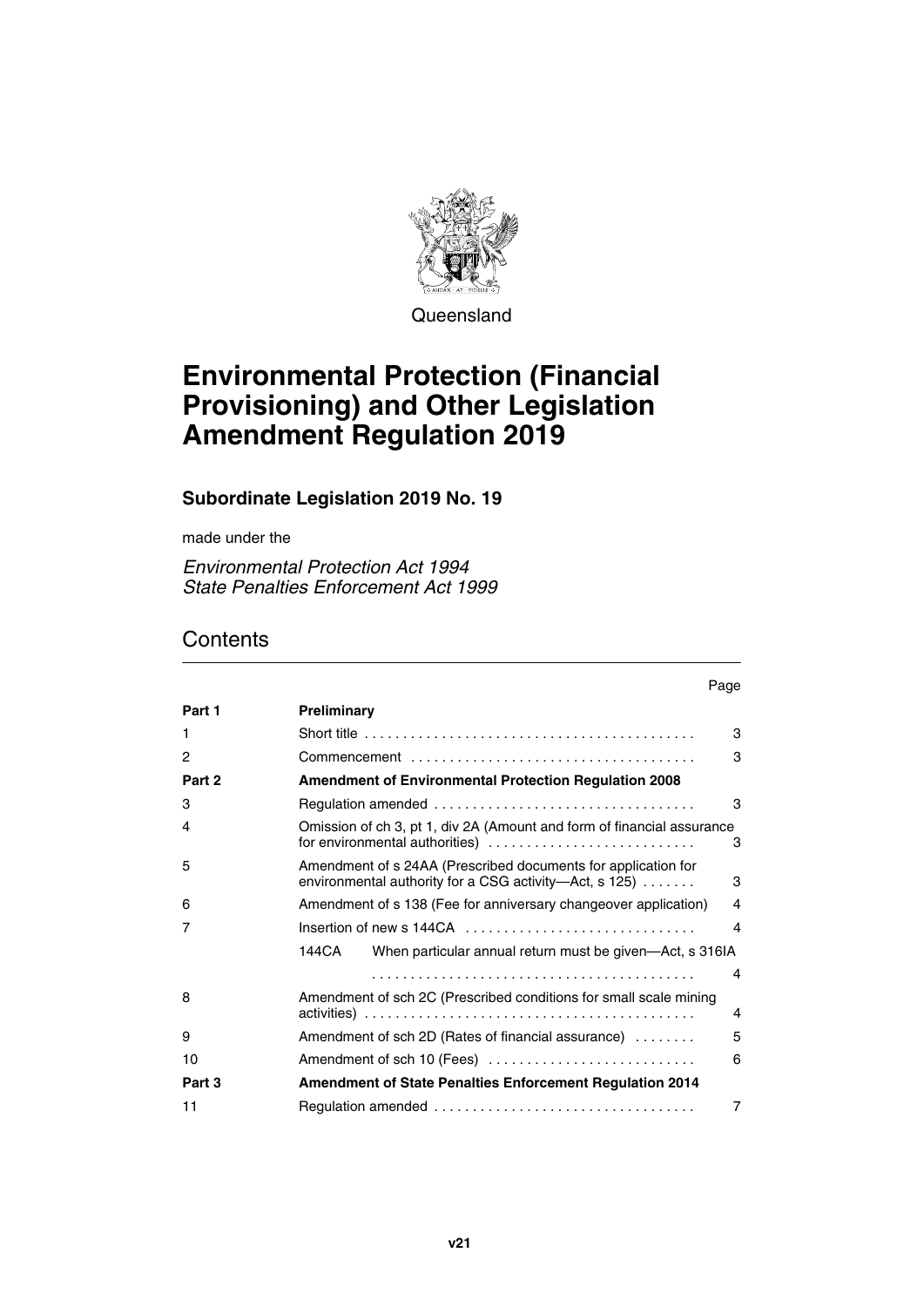|                 | Environmental Protection (Financial Provisioning) and Other Legislation Amendment |
|-----------------|-----------------------------------------------------------------------------------|
| Regulation 2019 |                                                                                   |

#### **Contents**

| 12 | Amendment of sch 1 (Infringement notice offences and fines for                                                  |  |  |
|----|-----------------------------------------------------------------------------------------------------------------|--|--|
|    | nominated laws (etc.), respectively and the new state of the new state of the new state of the new state of the |  |  |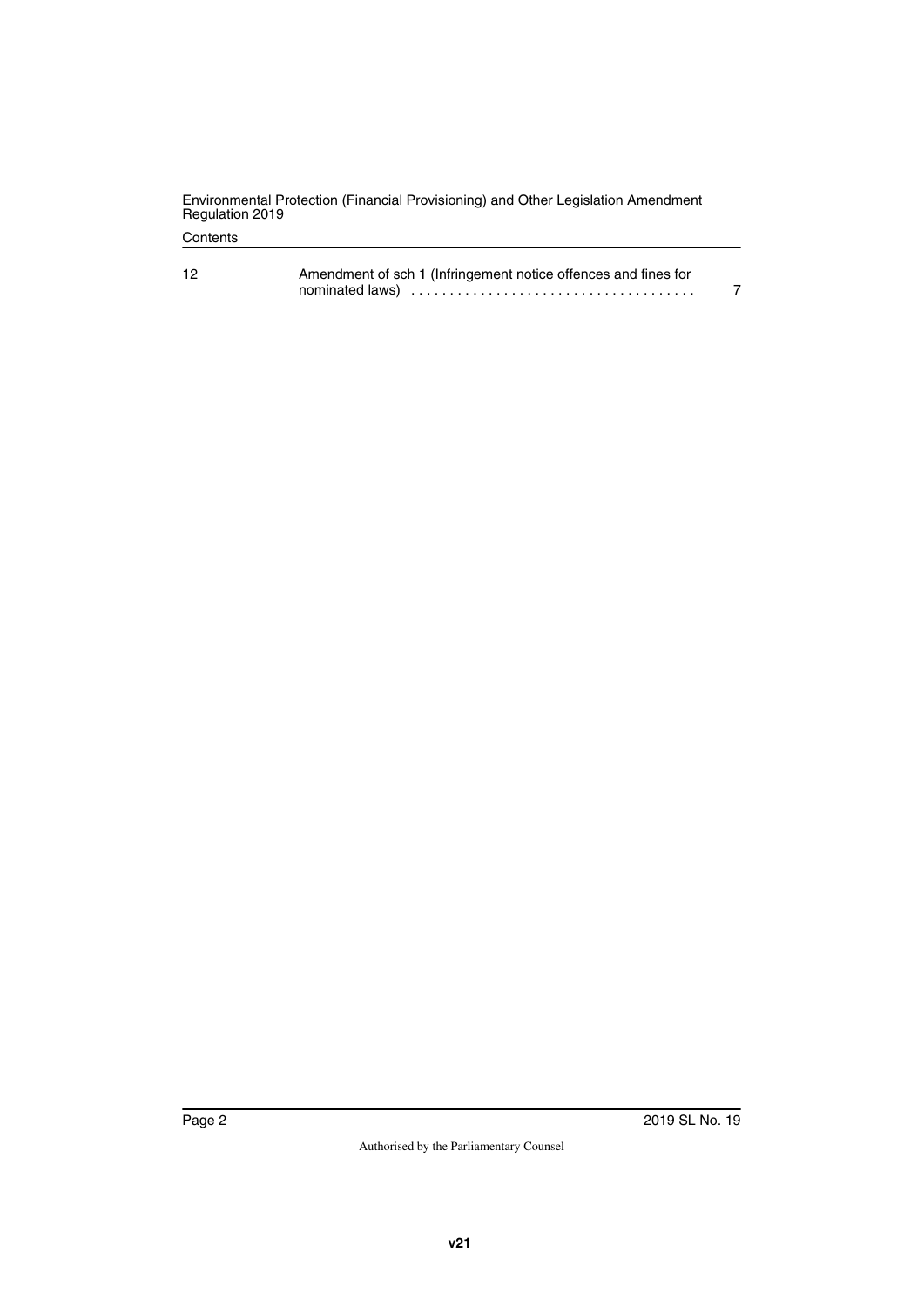[s 1]

# <span id="page-2-0"></span>**Part 1** Preliminary

### <span id="page-2-2"></span>**1 Short title**

<span id="page-2-3"></span><span id="page-2-1"></span>This regulation may be cited as the *Environmental Protection (Financial Provisioning) and Other Legislation Amendment Regulation 2019*.

#### <span id="page-2-4"></span>**2 Commencement**

<span id="page-2-7"></span><span id="page-2-5"></span>This regulation commences on 1 April 2019.

# <span id="page-2-6"></span>**Part 2 Amendment of Environmental Protection Regulation 2008**

#### <span id="page-2-8"></span>**3 Regulation amended**

<span id="page-2-9"></span>This part amends the *Environmental Protection Regulation 2008*.

#### <span id="page-2-11"></span><span id="page-2-10"></span>**4 Omission of ch 3, pt 1, div 2A (Amount and form of financial assurance for environmental authorities)**

Chapter 3, part 1, division 2A—

<span id="page-2-13"></span>*omit.*

#### <span id="page-2-12"></span>**5 Amendment of s 24AA (Prescribed documents for application for environmental authority for a CSG activity—Act, s 125)**

Section 24AA(1), 'section 125(1)(n)'—

*omit, insert—*

section  $125(1)(o)$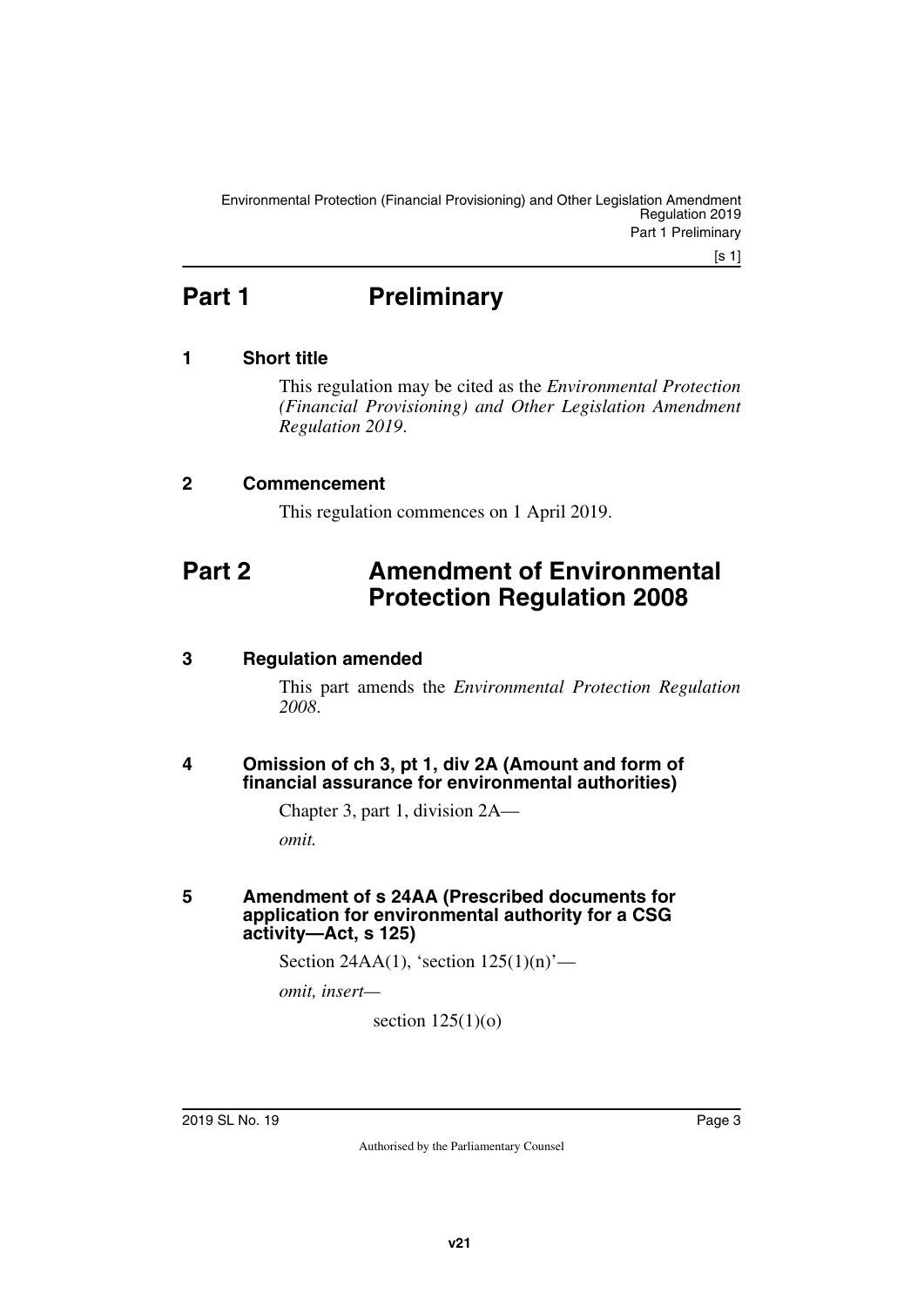Environmental Protection (Financial Provisioning) and Other Legislation Amendment Regulation 2019

Part 2 Amendment of Environmental Protection Regulation 2008

[s 6]

#### <span id="page-3-0"></span>**6 Amendment of s 138 (Fee for anniversary changeover application)**

<span id="page-3-1"></span>(1) Section 138(1), 'section 310(2)'—

*omit, insert—*

section  $316L(2)$ 

(2) Section 138(2), definition *anniversary changeover application*, 'section 310'—

*omit, insert—*

section 316L

## <span id="page-3-2"></span>**7 Insertion of new s 144CA**

<span id="page-3-3"></span>Before section 144D—

*insert—*

#### <span id="page-3-5"></span><span id="page-3-4"></span>**144CA When particular annual return must be given—Act, s 316IA**

- (1) This section applies in relation to the holder of an environmental authority for—
	- (a) a prescribed ERA devolved to a prescribed local government under section 101; or
	- (b) an activity mentioned only in schedule 2, part 1, section 2, 3 or 4.
- (2) For section  $316IA(2)(b)(i)$  of the Act, the day prescribed is the anniversary day for the holder's environmental authority.

#### <span id="page-3-6"></span>**8 Amendment of sch 2C (Prescribed conditions for small scale mining activities)**

<span id="page-3-7"></span>(1) Schedule 2C, part 2, item 8, from 'administering' to 'calculated'—

*omit, insert—*

scheme manager a surety of an amount prescribed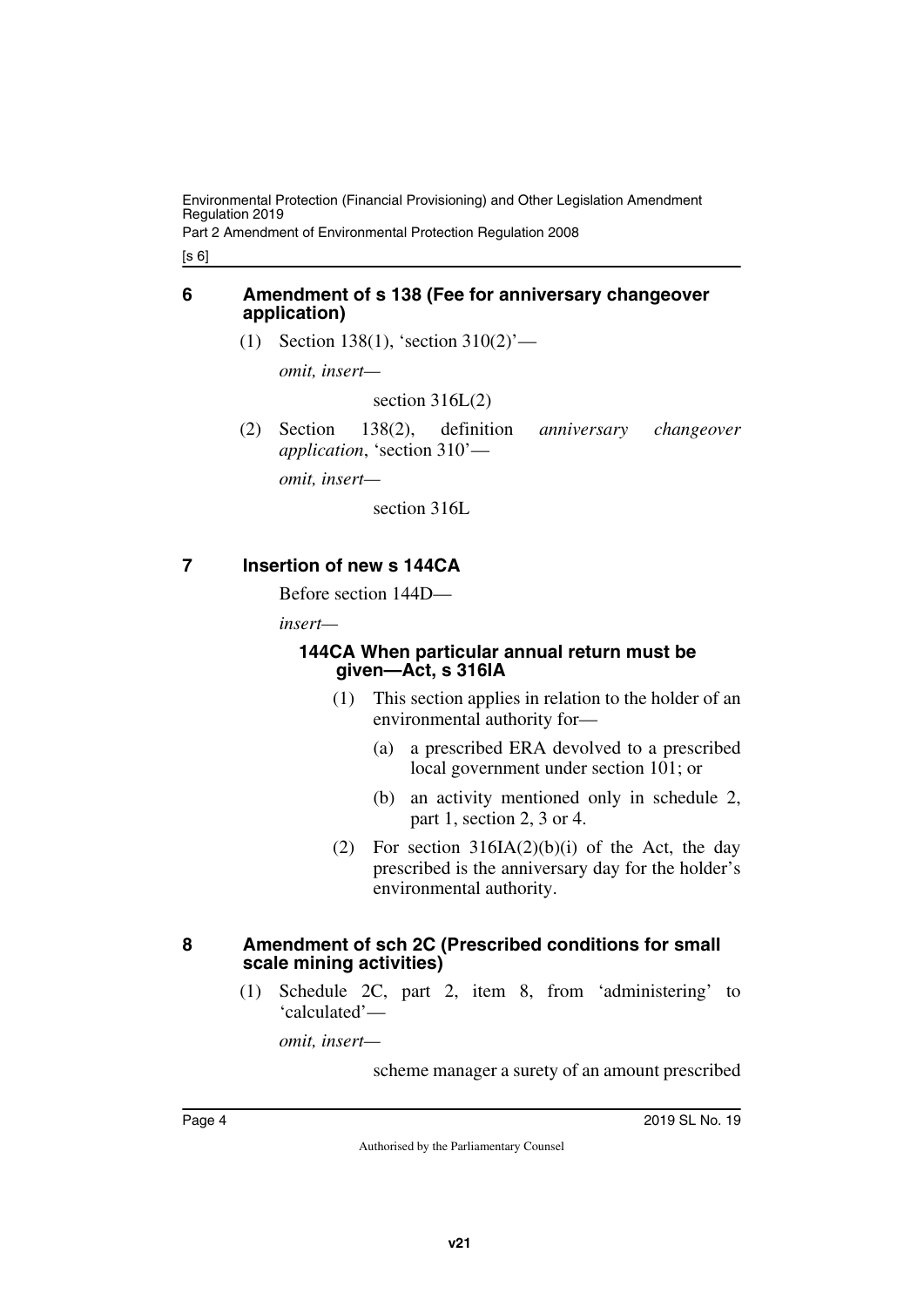(2) Schedule 2C, part 2—

*insert—*

- 8A The surety must be paid—
	- (a) before the day the relevant activity is carried out under the mining tenure; and
	- (b) as security for—
		- (i) compliance with other prescribed conditions for carrying out the small scale mining activity; and
		- (ii) costs or expenses, or likely costs or expenses, mentioned in section 316C of the Act.
- (3) Schedule 2C, part 2, item 10, note *omit, insert—*

*Notes—*

- 1 Under the Act, section 712(2), the amount of financial assurance for an environmental authority held by the administering authority is taken to be the financial assurance required under this condition.
- 2 Under the *Mineral and Energy Resources (Financial Provisioning) Act 2018*, section 90, the financial assurance required under this condition is taken to be a surety given under part 3 of that Act for the small scale mining tenure.
- (4) Schedule 2C, part 2, item 11 *omit.*

## <span id="page-4-0"></span>**9 Amendment of sch 2D (Rates of financial assurance)**

<span id="page-4-1"></span>Schedule 2D, heading, 'Rates of financial assurance'—

*omit, insert—*

#### **Amount of surety**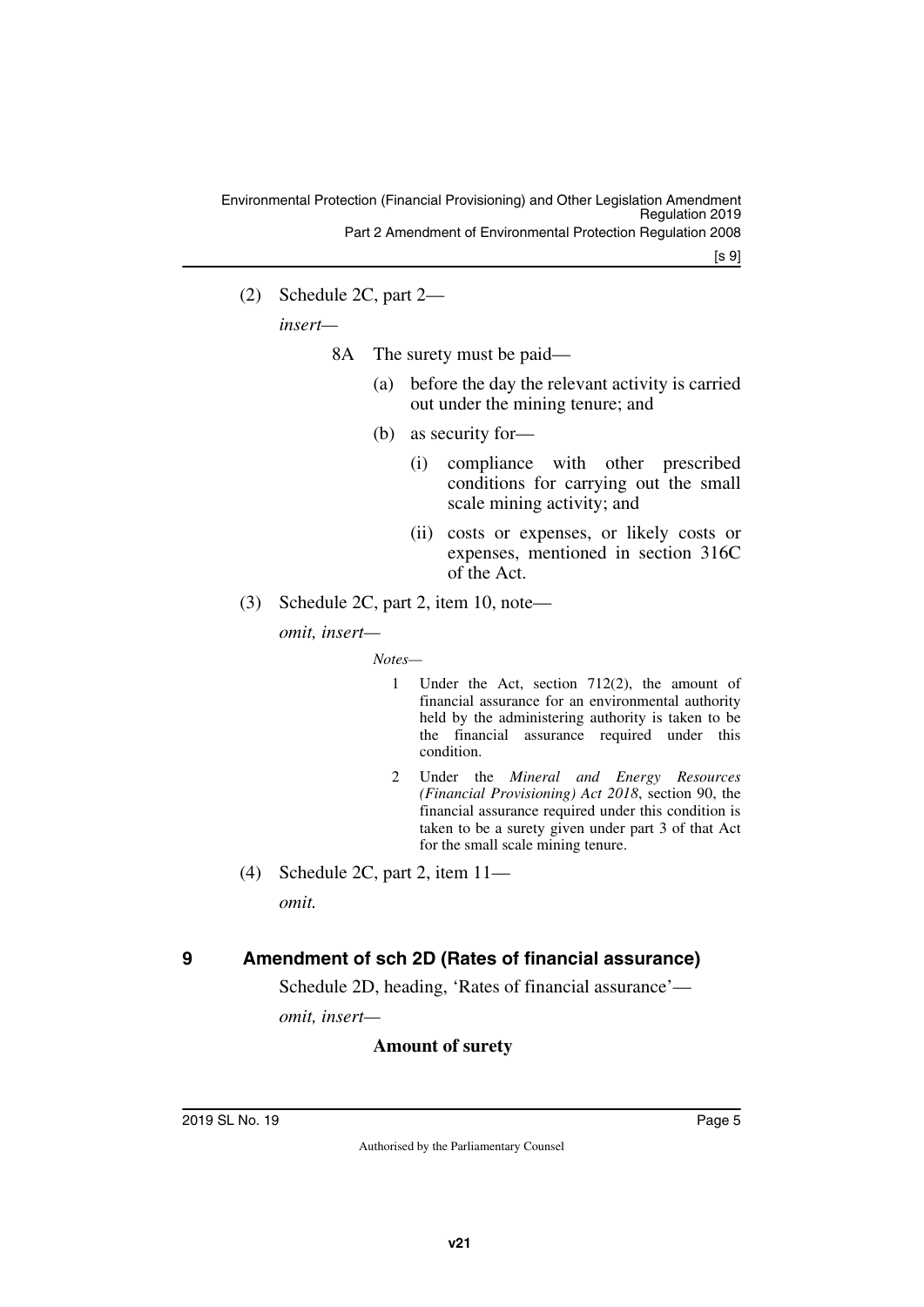Environmental Protection (Financial Provisioning) and Other Legislation Amendment Regulation 2019

Part 2 Amendment of Environmental Protection Regulation 2008

[s 10]

<span id="page-5-1"></span><span id="page-5-0"></span>

| 10 |     | <b>Amendment of sch 10 (Fees)</b>                                                                         |                                                                                                                                   |
|----|-----|-----------------------------------------------------------------------------------------------------------|-----------------------------------------------------------------------------------------------------------------------------------|
|    | (1) | Schedule 10, part 2, items 7 and 7A—                                                                      |                                                                                                                                   |
|    |     | omit, insert-                                                                                             |                                                                                                                                   |
| 7  |     | amendment application (Act, s $226(1)(c)$ )—                                                              |                                                                                                                                   |
|    | (a) | for an amendment of an environmental<br>authority                                                         | 327.60                                                                                                                            |
|    | (b) | for an amendment of a PRCP schedule                                                                       | 327.60                                                                                                                            |
|    | (c) | for an amendment of an environmental<br>authority and the PRCP schedule to which the<br>authority relates | 327.60                                                                                                                            |
| 7A |     | assessment fee for amendment application (Act, s<br>$228(4)$ )—                                           |                                                                                                                                   |
|    | (a) | for amendment of an environmental authority                                                               | $30\%$ of the<br>annual fee for<br>the authority the<br>subject of the<br>application                                             |
|    | (b) | for an amendment of an environmental<br>authority and the PRCP schedule to which the<br>authority relates | $30\%$ of the<br>annual fee for<br>the authority the<br>subject of the<br>application                                             |
|    | (c) | for an amendment of only the PRCP schedule<br>to which an environmental authority relates                 | $30\%$ of the<br>annual fee for<br>the authority to<br>which the PRCP<br>schedule the<br>subject of the<br>application<br>relates |

(2) Schedule 10, part 2, item 9, 's 246(d)'—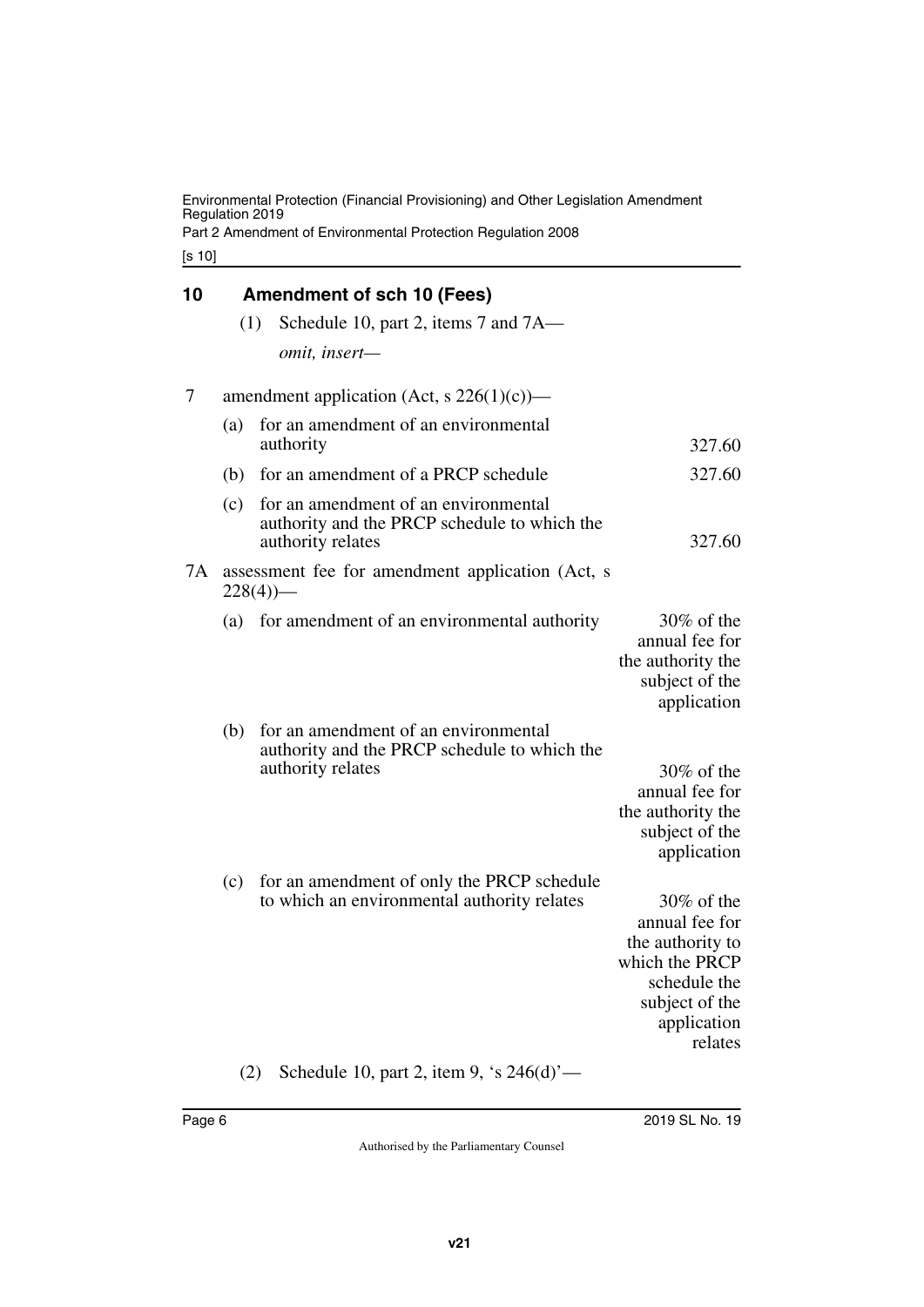*omit, insert—*

<span id="page-6-1"></span> $s\,246(e)$ 

# <span id="page-6-0"></span>**Part 3 Amendment of State Penalties Enforcement Regulation 2014**

#### <span id="page-6-2"></span>**11 Regulation amended**

<span id="page-6-3"></span>This part amends the *State Penalties Enforcement Regulation 2014*.

#### <span id="page-6-5"></span><span id="page-6-4"></span>**12 Amendment of sch 1 (Infringement notice offences and fines for nominated laws)**

(1) Schedule 1, entry for *Environmental Protection Act 1994*, column 1 and 2 entries for sections 287, 290, 291(3), 293(2), 314(7), 320B(2), 371(1), 371(2), 376(7), 386, 391(7), 405(6), 420(2), 421(2), 423(4), 423(5) and 427—

*omit.*

(2) Schedule 1, entry for *Environmental Protection Act 1994 insert—*

| $s\,285(2)$    | 5 | 25 |
|----------------|---|----|
| s 291          | 5 | 25 |
| s 294          | 5 | 25 |
| $s$ 295(3)     | 5 | 25 |
| $s \, 302(2)$  | 5 | 25 |
| $s \, 303(4)$  | 5 | 25 |
| $s \, 304(2)$  | 5 | 25 |
| $s \, 316H(2)$ | 5 | 25 |
| $s$ 316IA(2)   | 5 | 25 |
|                |   |    |

2019 SL No. 19 Page 7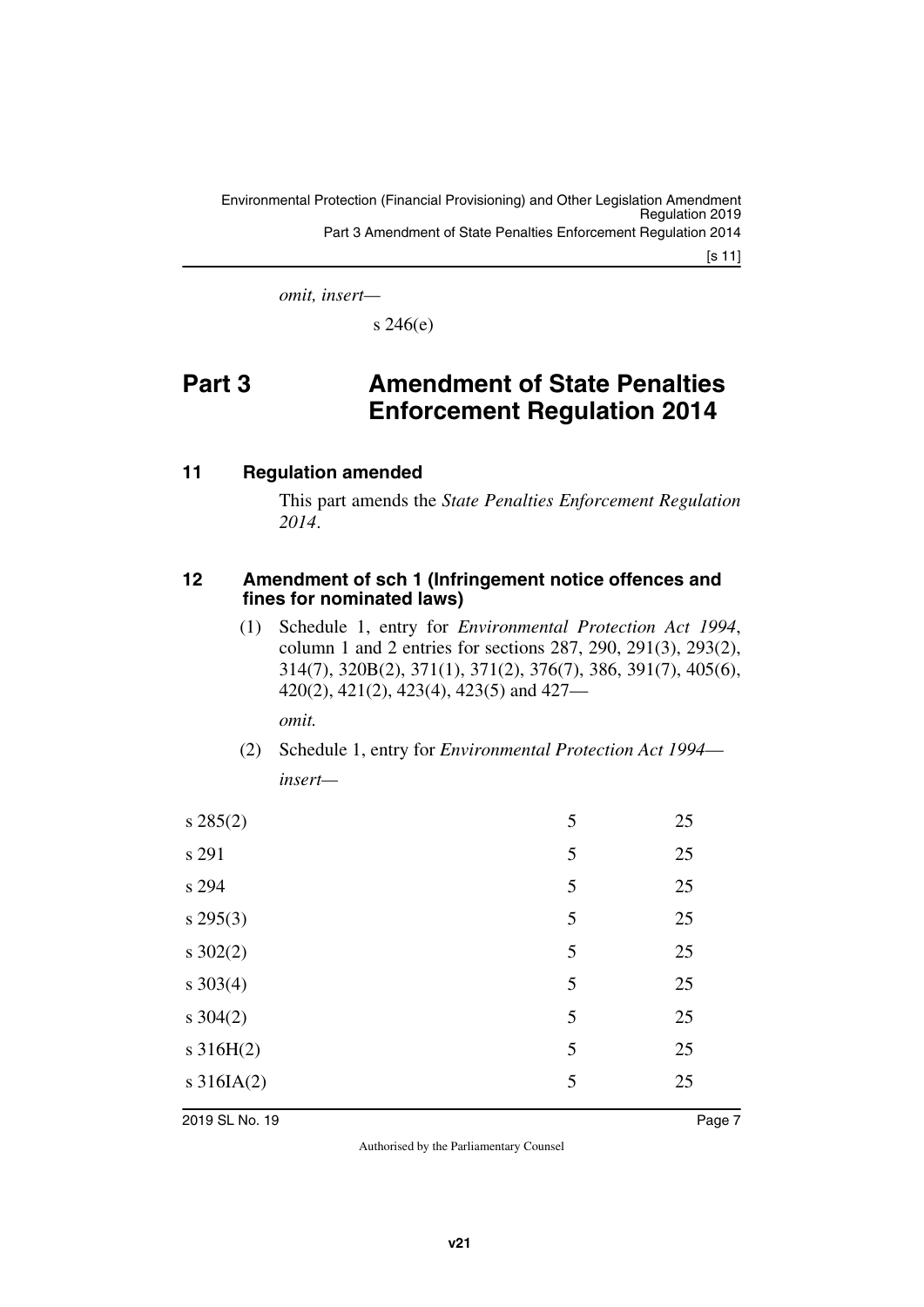| Environmental Protection (Financial Provisioning) and Other Legislation Amendment |
|-----------------------------------------------------------------------------------|
| Regulation 2019                                                                   |
| Part 3 Amendment of State Penalties Enforcement Regulation 2014                   |

[s 12]

| $s \, 316P(7)$ | 20 | 100 |
|----------------|----|-----|
| $s \, 320B(3)$ | 5  |     |
| s $320DA(1)$   | 5  | 10  |
| s $320DA(3)$   | 3  | 10  |
| $s\,394(5)$    | 5  | 10  |
| $s\ 407(2)$    | 3  | 10  |
| $s\ 407(3)$    | 3  | 10  |
| $s\ 408(2)$    | 3  | 10  |
| s 431A         | 20 | 100 |
| $s\,431B(3)$   | 20 | 100 |
| $s\ 431C(2)$   | 20 | 100 |
|                |    |     |